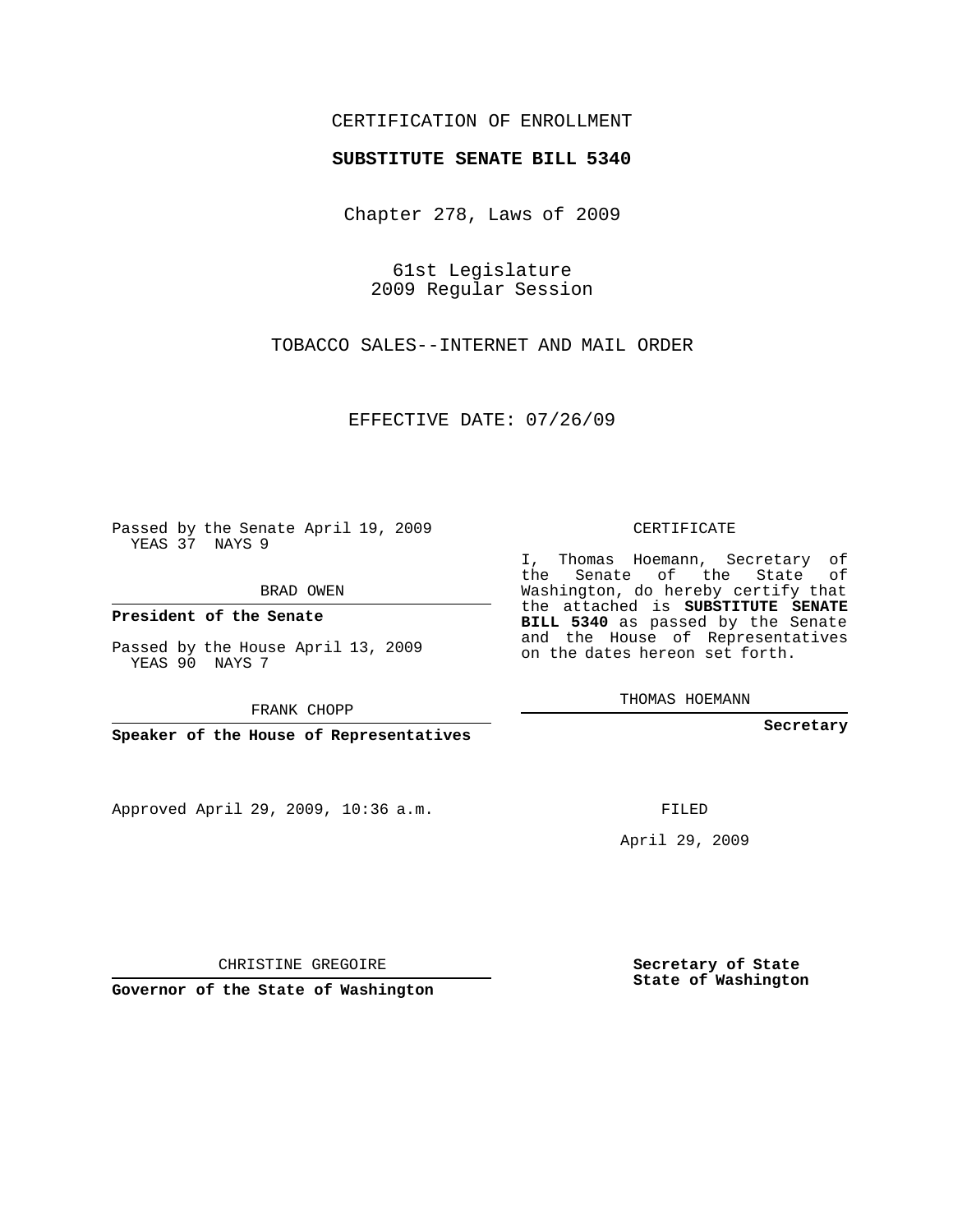## **SUBSTITUTE SENATE BILL 5340** \_\_\_\_\_\_\_\_\_\_\_\_\_\_\_\_\_\_\_\_\_\_\_\_\_\_\_\_\_\_\_\_\_\_\_\_\_\_\_\_\_\_\_\_\_

\_\_\_\_\_\_\_\_\_\_\_\_\_\_\_\_\_\_\_\_\_\_\_\_\_\_\_\_\_\_\_\_\_\_\_\_\_\_\_\_\_\_\_\_\_

AS AMENDED BY THE HOUSE

Passed Legislature - 2009 Regular Session

## **State of Washington 61st Legislature 2009 Regular Session**

**By** Senate Labor, Commerce & Consumer Protection (originally sponsored by Senators Prentice, Regala, Pflug, Shin, and Parlette; by request of Attorney General)

READ FIRST TIME 02/10/09.

 1 AN ACT Relating to internet and mail order sales of certain tobacco 2 products; amending RCW 70.155.010; adding a new section to chapter 3 70.155 RCW; repealing RCW 70.155.105; and prescribing penalties.

4 BE IT ENACTED BY THE LEGISLATURE OF THE STATE OF WASHINGTON:

 5 **Sec. 1.** RCW 70.155.010 and 2006 c 14 s 2 are each amended to read 6 as follows:

7 The definitions set forth in RCW 82.24.010 shall apply to ((RCW 8 70.155.020 through 70.155.130) this chapter. In addition, for the 9 purposes of this chapter, unless otherwise required by the context:

10 (1) "Board" means the Washington state liquor control board.

11 (2) (("Delivery sale" means any sale of cigarettes to a consumer in 12 the state where either: (a) The purchaser submits an order for a sale 13 by means of a telephonic or other method of voice transmission, mail 14 delivery, any other delivery service, or the internet or other online 15 service; or (b) the cigarettes are delivered by use of mail delivery or 16 any other delivery service. A sale of cigarettes shall be a delivery 17 sale regardless of whether the seller is located within or without the 18 state. A sale of cigarettes not for personal consumption to a person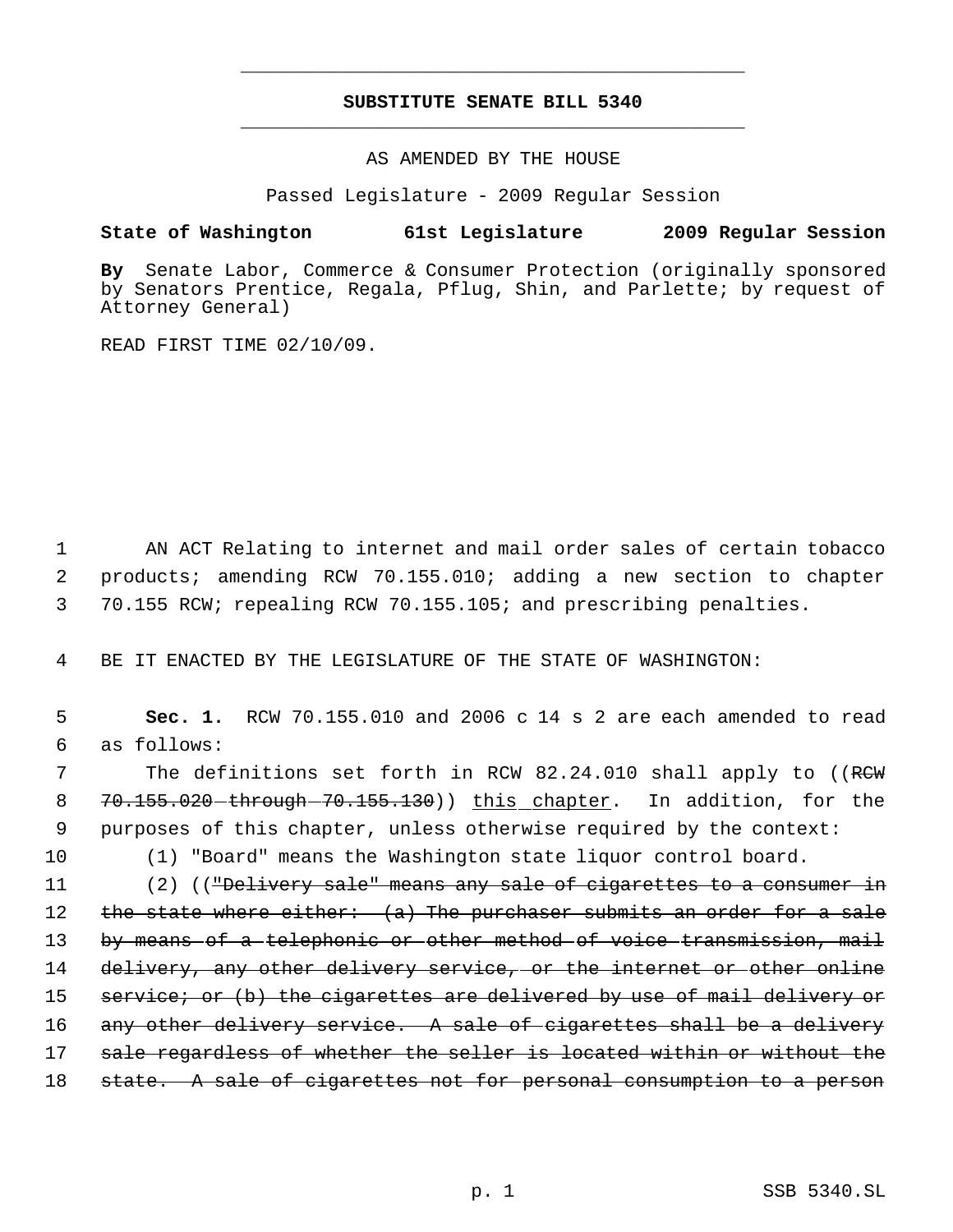1 who is a wholesaler licensed pursuant to chapter 82.24 RCW or a 2 retailer pursuant to chapter 82.24 RCW is not a delivery sale.

 3 (3) "Delivery service" means any private carrier engaged in the 4 commercial delivery of letters, packages, or other containers that 5 requires the recipient of that letter, package, or container to sign to 6 accept delivery.

 $\{4\})$  "Internet" means any computer network, telephonic network, or 8 other electronic network.

 9 (3) "Minor" refers to an individual who is less than eighteen years 10 old.

11  $((\overline{5})) (4)$  "Sample" means a tobacco product distributed to members 12 of the general public at no cost or at nominal cost for product 13 promotion purposes.

14  $((\langle 6 \rangle) )$  (5) "Sampling" means the distribution of samples to members 15 of the public.

16  $((\langle 7 \rangle$  "Shipping container" means a container in which cigarettes 17 are shipped in connection with a delivery sale.

18 (8) "Shipping documents" means bills of lading, airbills, or any 19 other documents used to evidence the undertaking by a delivery service 20 to deliver letters, packages, or other containers.

21  $(9)$ )) (6) "Tobacco product" means a product that contains tobacco 22 and is intended for human use, including any product defined in RCW 23 82.24.010(2) or 82.26.010(1), except that for the purposes of section 24 2 of this act only, "tobacco product" does not include cigars defined 25 in RCW 82.26.010 as to which one thousand units weigh more than three 26 pounds.

27 NEW SECTION. **Sec. 2.** A new section is added to chapter 70.155 RCW 28 to read as follows:

29 (1) A person may not:

30 (a) Ship or transport, or cause to be shipped or transported, any 31 tobacco product ordered or purchased by mail or through the internet to 32 anyone in this state other than a licensed wholesaler or retailer; or

 (b) With knowledge or reason to know of the violation, provide substantial assistance to a person who is in violation of this section. (2)(a) A person who knowingly violates subsection (1) of this section is guilty of a class C felony, except that the maximum fine that may be imposed is five thousand dollars.